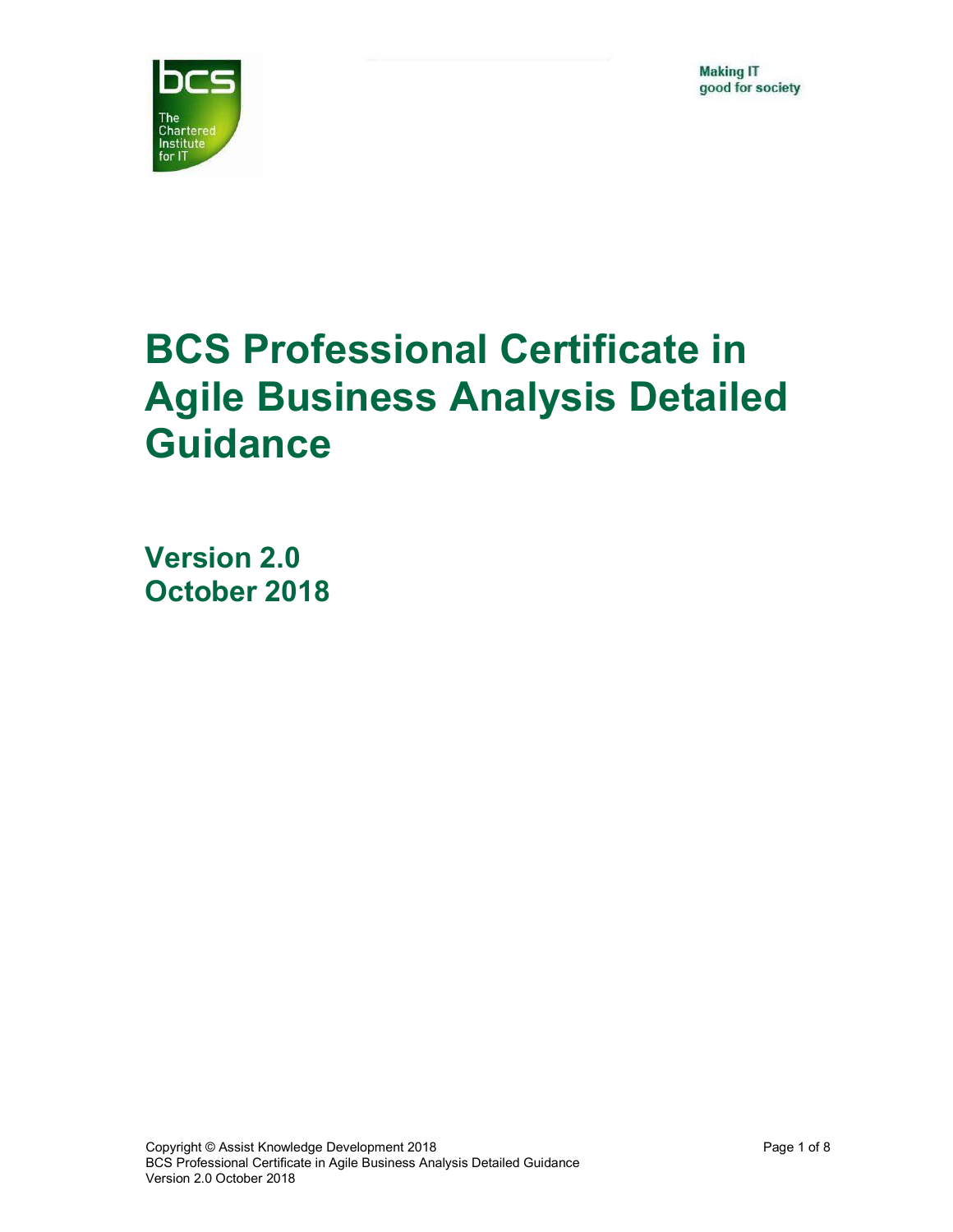# Change History

Any changes made to the syllabus shall be clearly documented with a change history log. This shall include the latest version number, date of the amendment and changes made. The purpose is to identify quickly what changes have been made.

| <b>Version Number</b>       | <b>Changes Made</b>       |
|-----------------------------|---------------------------|
| Version 2.0<br>October 2018 | Updated for new syllabus  |
| Version 0.1<br>October 2015 | Detailed Guidance created |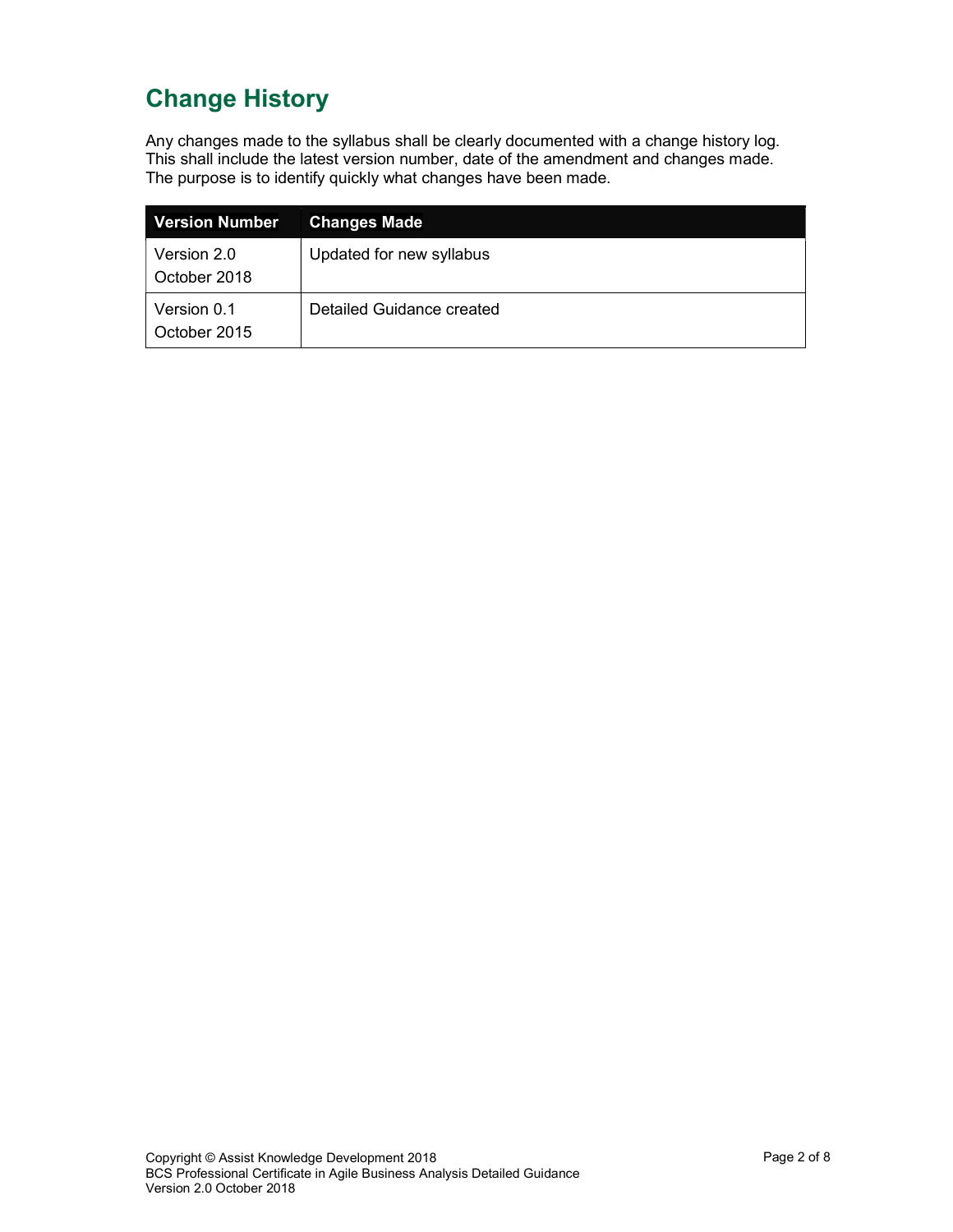# **BCS Professional Certificate in Agile Business Analysis**

### **Contents**

| 1. |  |  |  |  |
|----|--|--|--|--|
| 2. |  |  |  |  |
| 3. |  |  |  |  |
| 4. |  |  |  |  |
| 5. |  |  |  |  |
| 6. |  |  |  |  |
| 7. |  |  |  |  |
| 8. |  |  |  |  |
| 9. |  |  |  |  |
|    |  |  |  |  |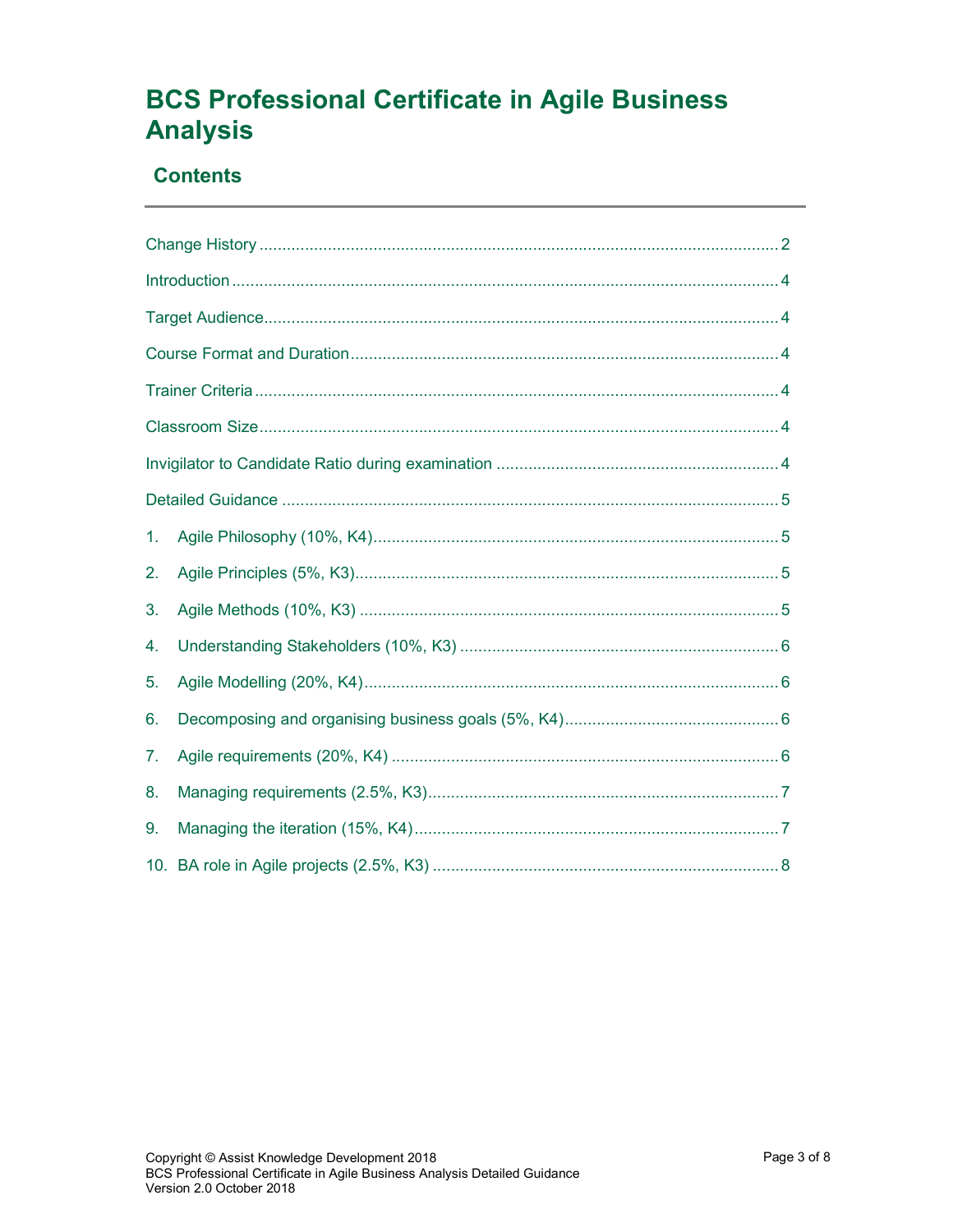### Introduction

- The aim of this document is to provide information to possible Accredited Training Organisations (ATOs) to help them to understand the requirements for gaining accreditation. It covers the basic requirements for the training course and for the trainers who will deliver it
- It references where the information for each syllabus topic may be found in the Recommended Reading List.
- For full information on accreditation, please refer to the BCS ATO Accreditation **Regulations**

## Target Audience

This documentation is relevant to any training organisation wishing to develop a training course and become accredited for the BCS Professional Certificate in Agile Business Analysis.

### Course Format and Duration

Candidates can study for this certificate in two ways: by attending an accredited training course provided by an Accredited Training Organisation or by self-study. An accredited training course will require a minimum of 21 hours of study run over a minimum of 3 days.

### Trainer Criteria

| Summary    | $\bullet$ $\bullet$ | Hold the BCS Professional Certificate in Agile Business Analysis           |
|------------|---------------------|----------------------------------------------------------------------------|
| of         |                     | Have 10 days training experience or have a train the trainer qualification |
| l Criteria |                     | • Have a minimum of 3 years practical experience in the subject area       |

### Classroom Size

| Trainer v<br>candidate ratio<br>. LO 1 | . л<br>. . |
|----------------------------------------|------------|

### Invigilator to Candidate Ratio during examination

| ------<br>.<br>.<br>- -<br>uner<br>'auc<br><br>'' الص |  |
|-------------------------------------------------------|--|
|                                                       |  |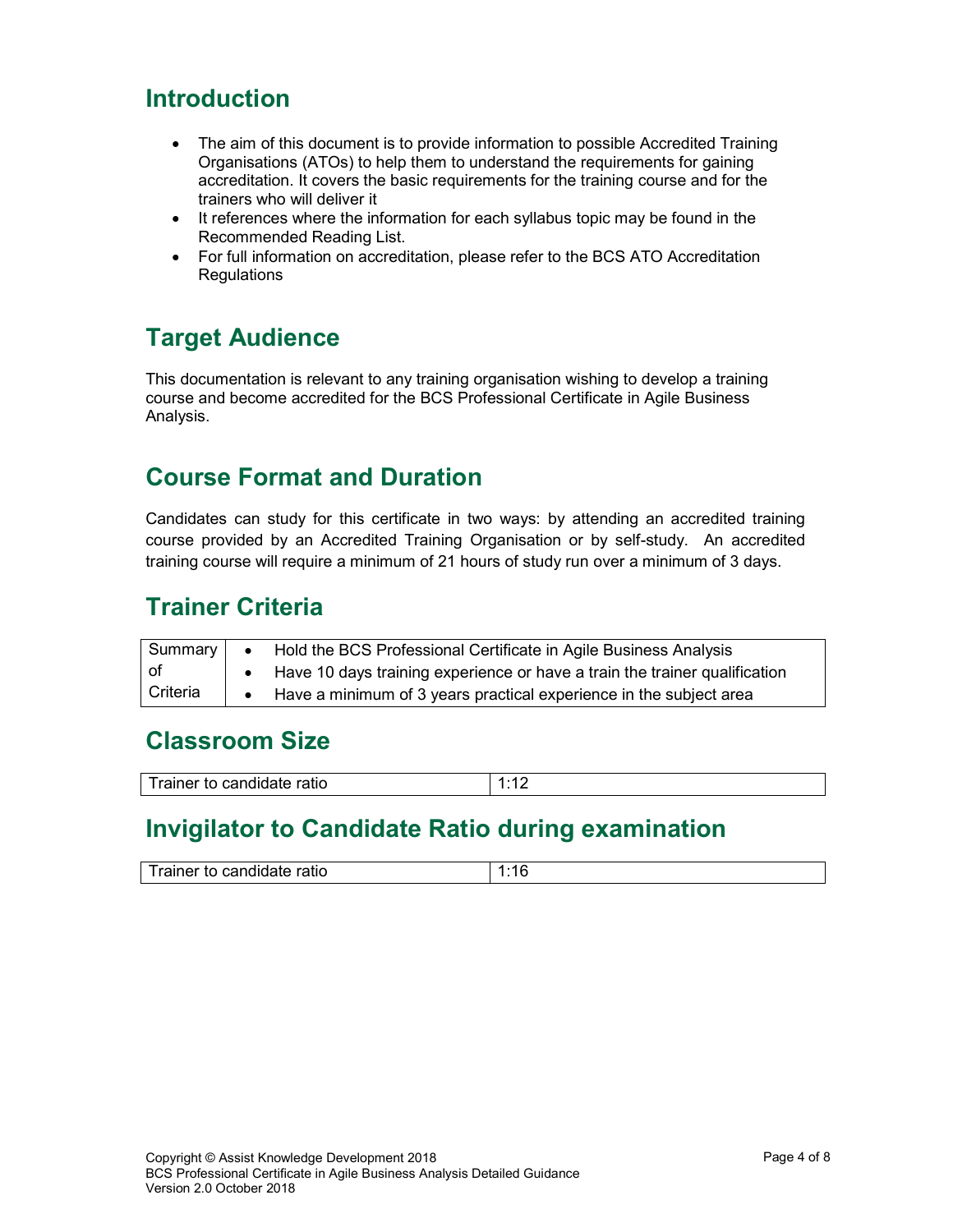## Detailed Guidance

The guidance below shows where more information may be found about a particular Syllabus topic in the Recommended Reading List.

The full Syllabus and Recommended Reading List may be found on the **BCS website**.

- 1. Agile Philosophy (10%, K4)
	- The rationale for adopting an Agile approach
		- o Definition of Agile
		- o 3 pillars of Agile
		- o www.scrumalliance.org (SCRUM Alliance)
	- The Agile manifesto o Agile Manifesto
	- The three overarching aspects of Agile
		- o Principles
		- o Methods
		- o Techniques
		- o Agile and Business Analysis (Girvan and Paul)
	- Business Analysis thinking and how it is relevant in Agile business
		- o Systems thinking
		- o Service thinking
		- o Lean business analysis
		- o Agile and Business Analysis (Girvan and Paul)
		- o Systems thinking, systems practice (Checkland)
		- o Service thinking (Hastings and Saperstein)
	- The POPIT model
		- o Business Analysis 3rd Edition (Paul et al):
- 2. Agile Principles (5%, K3)
	- The 12 core Agile principles, collaborative working, self-organising teams
	- Iterative development & incremental delivery
		- o Agile and Business Analysis (Girvan and Paul)
		- o www.scrumalliance.org (SCRUM Alliance)
- 3. Agile Methods (10%, K3)
	- Elements of a method
		- o Agile and Business Analysis (Girvan and Paul)
	- Defined V empirical methods
		- o Agile and Business Analysis (Girvan and Paul)
	- Characteristics of Agile methods
		- Product development methods
			- o SCRUM
			- o XP
			- o Lean software
		- Scaled methods
			- o DSDM
			- o SAFe
			- o Agile and Business Analysis (Girvan and Paul)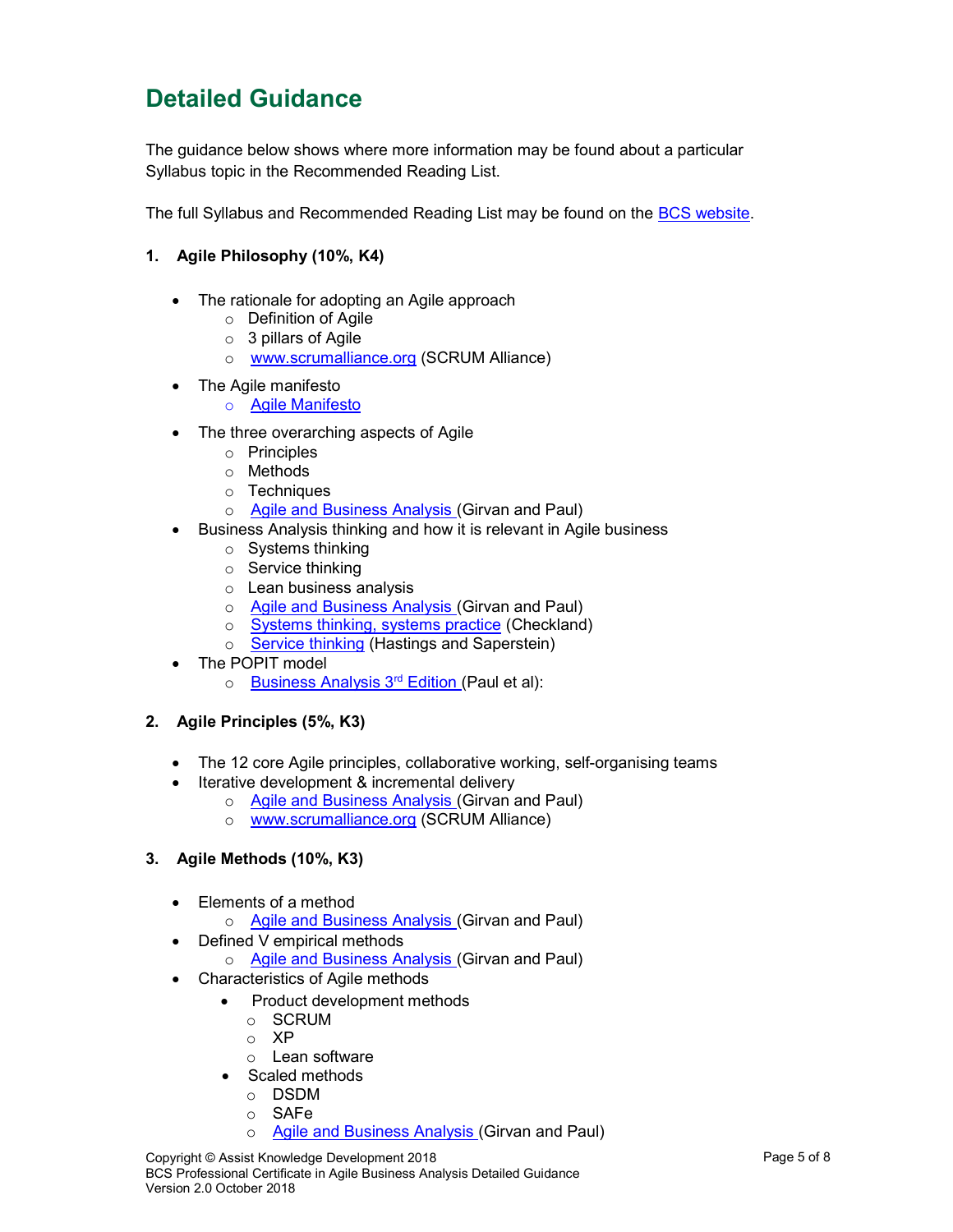- Advantages & disadvantages of agile methods.
	- o Agile and Business Analysis (Girvan and Paul)

#### 4. Understanding Stakeholders (10%, K3)

- Stakeholder groups
	- o Business Stakeholders: Project sponsor; Business Managers; Business **Architect**
	- o Project Stakeholders: Project Manager; Programme Manager
	- o Technical Stakeholders: Technical Architect
	- o Development Team: Subject Matter Expert; End-users; Business Analyst; Designer; Team Leader; Solution Developer; Solution Tester
	- o Agile and Business Analysis (Girvan and Paul)

#### 5. Agile Modelling (20%, K4)

- Rational and principles of agile modelling
	- o Agile and Business Analysis (Girvan and Paul)
- Levels of definition
	- o Black box
	- o White box
	- o Agile and Business Analysis (Girvan and Paul)
- Hierarchy of models using the Functional Model Map
	- **•** Enterprise view
		- o Business activity models
		- o Business use case diagrams
		- o Business context diagrams
	- System level view
		- o Systems context diagrams
		- System use case diagrams
	- System component view
		- o component designs
		- o Agile and Business Analysis (Girvan and Paul)
- MoSCoW prioritisation
	- o Agile and Business Analysis (Girvan and Paul)

#### 6. Decomposing and organising business goals (5%, K4)

- Goal decomposition and functional decomposition
- Benefits of a goal decomposition approach when using Agile
- Iterations, releases and goals
	- o Agile and Business Analysis (Girvan and Paul)

#### 7. Agile requirements (20%, K4)

- Hierarchy of requirements and how this relates to agile projects
	- o General
	- o Technical
	- o Functional
	- o Non-functional
	- o Agile and Business Analysis (Girvan and Paul)
- User Roles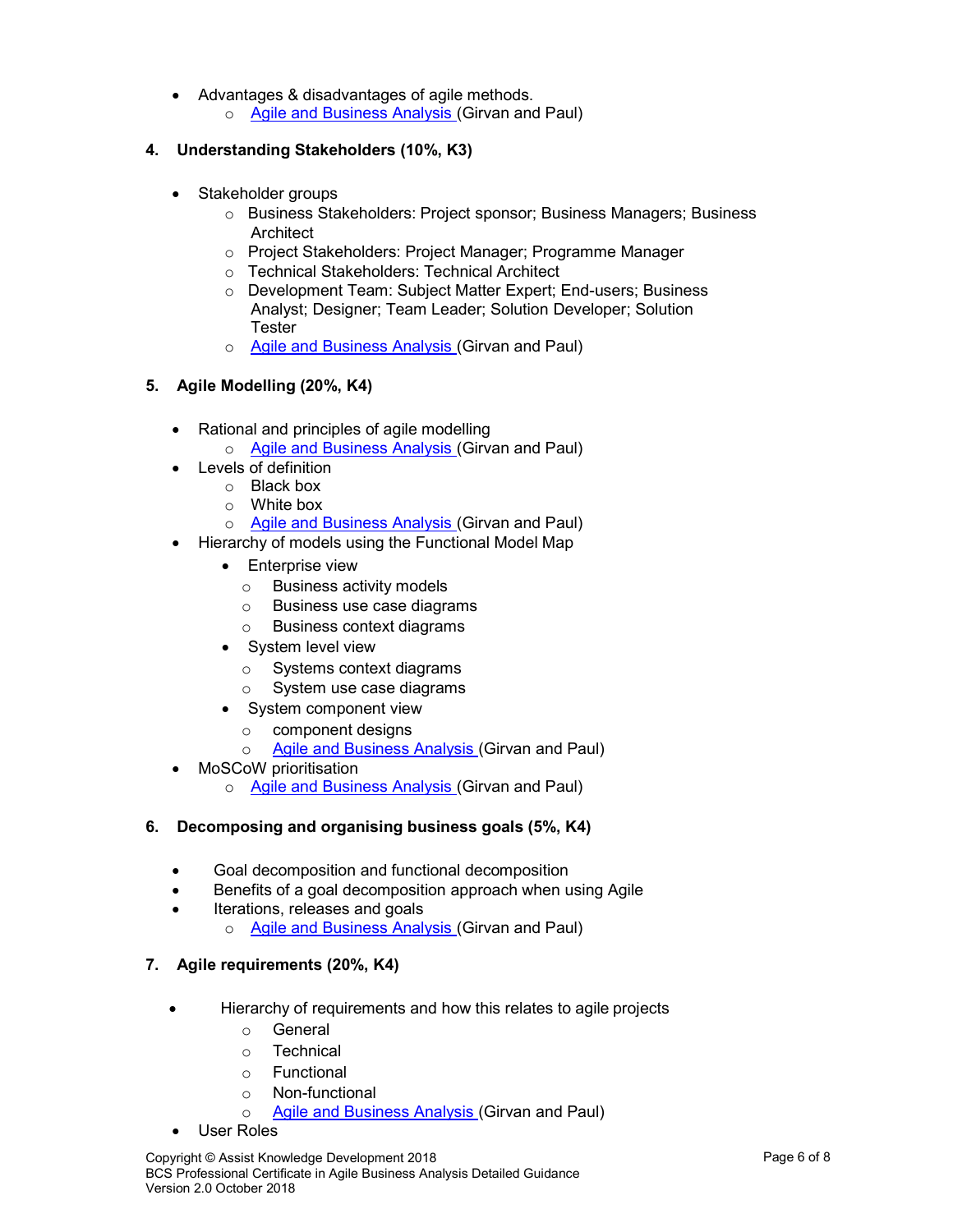- o Identifying and documenting user roles
- o Personas and extreme characters
- o Agile and Business Analysis (Girvan and Paul)
- User Stories
	- $-3 Cs$
	- INVEST
	- Techniques to elicit user stories:
		- o Interviews
		- o Surveys
		- o Observation
		- o Story-writing workshops
		- o Scenario analysis
	- Defining user stories
	- Hierarchy of user stories
		- o Themes
		- o Epics
		- o User story
	- Patterns for splitting epics: compound and complex
	- Documenting non-functional requirements
		- o User Stories Applied (Mike Cohn)
		- o Agile and Business Analysis (Girvan and Paul)
		- o Business Analysis 3rd Edition (Paul et al)

#### 8. Managing requirements (2.5%, K3)

- The solution backlog
	- o Agile and Business Analysis (Girvan and Paul)
- Managing the backlog
	- o User Stories Applied (Mike Cohn)
	- Estimation techniques
		- o Wideband Delphi
		- o Relative sizing
		- o Planning poker
		- o **Agile and Business Analysis (Girvan and Paul)**

#### 9. Managing the iteration (15%, K4)

- Planning an iteration
	- o Iteration planning meeting
	- o Agile and Business Analysis (Girvan and Paul)
- Calculating and utilising velocity
	- o Agile and Business Analysis (Girvan and Paul)
- Techniques to manage an iteration
	- o Daily stand-ups
	- o Agile boards
	- o Kanban
	- o Burn down charts
	- o Iteration reviews
	- o Show and tell
	- o Retrospectives
	- o Agile and Business Analysis (Girvan and Paul)
	- o User Stories Applied (Mike Cohn)
	- o www.scrumalliance.org (SCRUM Alliance)